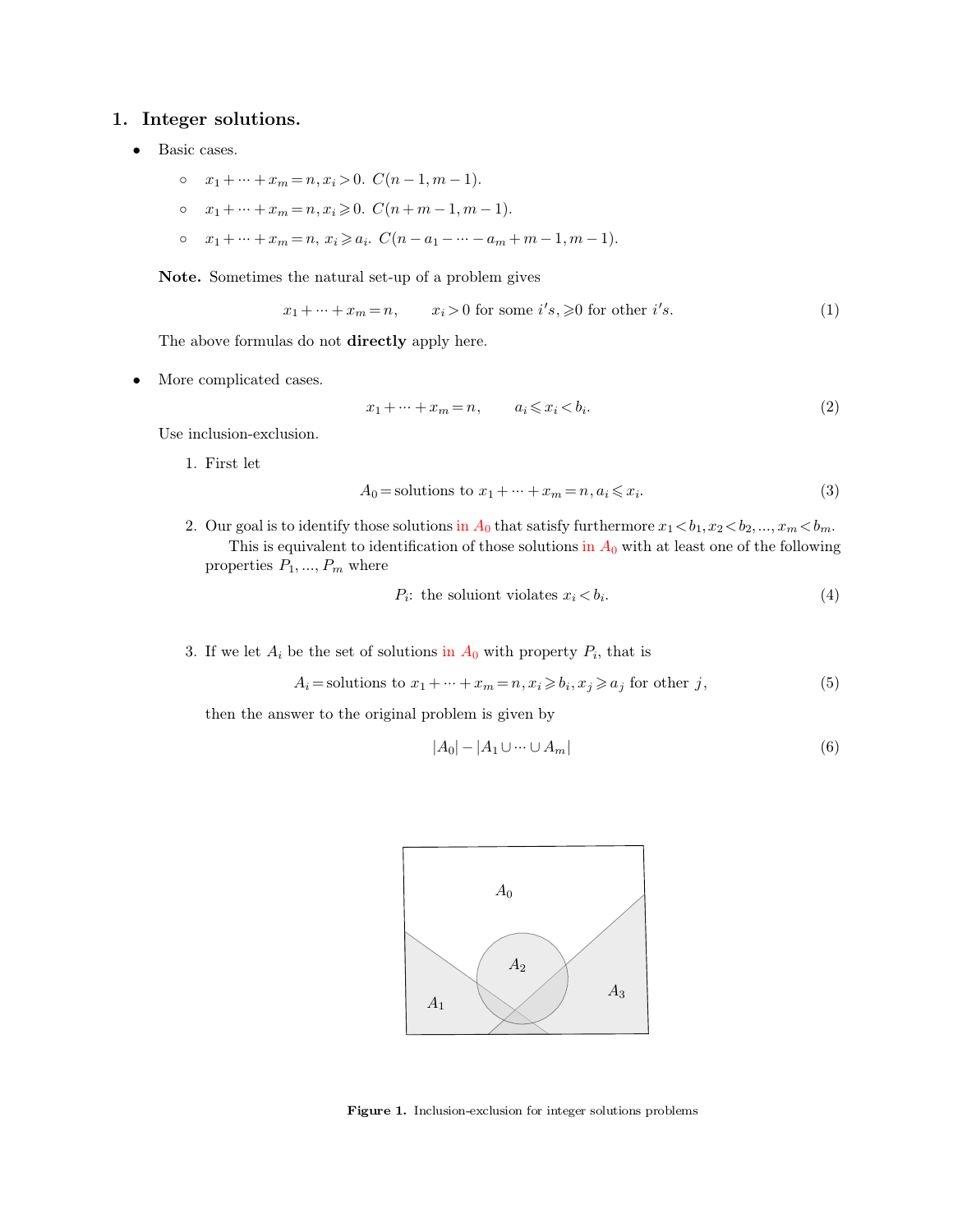4. We calculate  $|A_1 \cup \cdots \cup A_m|$  through inclusion-exclusion:

4. We calculate 
$$
|A_1 \cup \cdots \cup A_m|
$$
 through inclusion-exclusion:  
\n
$$
|A_1 \cup \cdots \cup A_n| = \sum_{i=1}^n |A_i|
$$
\n
$$
- \sum_{i,j=1, i \neq j}^n |A_i \cap A_j|
$$
\n(7)  
\n
$$
+ \sum_{i,j,k=1, i,j,k \text{ distinct}} |A_i \cap A_j \cap A_k|
$$
\n(7)  
\nExample 1. How many terms are there in the expansion of  $(x + y + z)^{7}$ ?  
\nSolution. Each term is of the form  $x^a y^b z^c$ . Thus the answer is the same as the number of integer solutions to

**Example 1.** How many terms are there in the<br>**Solution.** Each term is of the form  $x^a y^b z^c$ . Thus  $a$   $y$ <sup>*b*</sup>  $z$ <sup>*c*</sup>. Thus *i, j, k*=1*,i, j, k* distinct<br>  $-\cdots + (-1)^{n-1} |A_1 \cap \cdots \cap A_n|$ .<br>
in the expansion of  $(x + y + z)^{7}$ ?<br>  $\vdots$  Thus the answer is the same as the number of integer solutions to<br>  $+c=7$   $a, b, c>0$  (8) here in the expansion of  $(x + y + z)^7$ ?<br>  $y^b z^c$ . Thus the answer is the same as the number of integer solutions to<br>  $a + b + c = 7$ ,  $a, b, c \ge 0$  (8) **Example 1.** How<br>**Solution.** Each te<br>which is  $\binom{9}{2} = 36$ .

$$
a+b+c=7, \qquad a,b,c \geqslant 0 \tag{8}
$$

 $_{2}^{9}$  $) = 36.$ 

**Example 2.** How many non-negative integer solutions are there for the inequality  $x_1 + \cdots + x_m \leq n$ ? which is  $\binom{9}{2} = 36$ .<br> **Example 2.** How many non-negative integer solutions are there for the inequality  $x_1 + \dots + x_m$ <br> **Solution.** Introduce  $x_{m+1} = n - x_1 - \dots - x_m$ . Then we see that the answer is  $\binom{n+m}{m}$ .<br> **Example 3.** *m*  $\bigg)$ . **Example 2.** How many non-negative integer solutions are there for **Solution.** Introduce  $x_{m+1} = n - x_1 - \cdots - x_m$ . Then we see that the **Example 3.** How many solutions are there of the equation  $x_1 + x_2 + x_3 + x_4 = 20$ **in positive integers with**  $x_1 \leq 6, x_2 \leq 7, x_3 \leq 8,$  and  $x_4 \leq 9$ ?<br> **Solution.** Let

$$
x_1 + x_2 + x_3 + x_4 = 20 \tag{9}
$$

#### **Solution.** Let

- 
- 
- 
- 
- $x_1 + x_2 + x_3 + x_4 = 20$ <br>
in positive integers with  $x_1 \le 6, x_2 \le 7, x_3 \le 8$ , and  $x_4 \le 9$ ?<br> **Solution.** Let<br>
 A<sub>0</sub>=solutions to  $x_1 + x_2 + x_3 + x_4 = 20$ ,  $x_1 > 6$ ,  $x_2, x_3, x_4 > 0$ ;<br>
 A<sub>1</sub>=solutions to  $x_1 + x_2 + x_3 + x_4 = 20$

$$
|A_0| = {19 \choose 3} = 969;
$$
  
\n
$$
|A_1| = {13 \choose 3} = 286;
$$
  
\n
$$
|A_2| = {12 \choose 3} = 220;
$$
  
\n
$$
|A_3| = {11 \choose 3} = 132;
$$
  
\n
$$
|A_4| = {10 \choose 3} = 120;
$$
  
\n
$$
|A_1 \cap A_2| = {6 \choose 3} = 20;
$$
  
\n
$$
|A_1 \cap A_3| = {5 \choose 3} = 10;
$$
  
\n
$$
|A_1 \cap A_4| = {4 \choose 3} = 6;
$$
  
\n
$$
|A_2 \cap A_3| = {4 \choose 3} = 6;
$$
  
\n
$$
|A_2 \cap A_4| = {3 \choose 3} = 1.
$$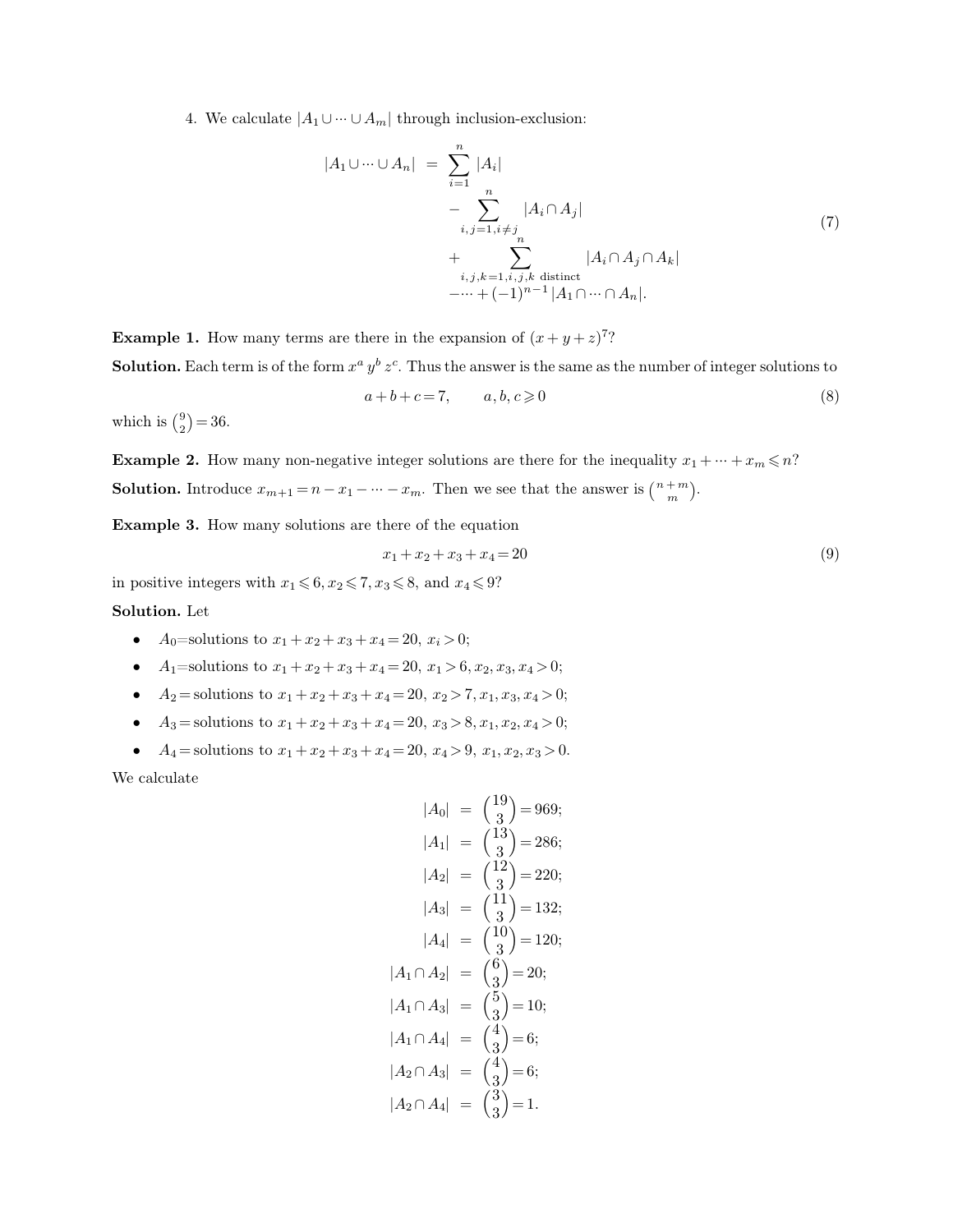All other terms in the inclusion-exclusion expansions are 0. Thus finally

$$
|A_0| - |A_1 \cup A_2 \cup A_3 \cup A_4| = {19 \choose 3} - {13 \choose 3} - {12 \choose 3} - {11 \choose 3} - {10 \choose 3} + {6 \choose 3} + {4 \choose 3} + {4 \choose 3} + {3 \choose 3} = 217. \tag{10}
$$

**Exercise 1.** How many ways are there to select 10 numbers from 1, 2, ..., 100 such that no two selected numbers are consecutive?

**Exercise 1.** How many ways are there to select 10 numbers from 1, 2, ..., 100 such that no two selected numbers are consecutive?<br> **Exercise 2.** In how many ways can ten A's, six B's and five C's by lined up in a row so t  $(Answer:1)$ **Exercise 2.** In how many ways can ten A's, six B's and five C's by lined up in a row so that no two B's are adjacent? (Answer:<sup>1</sup>)<br>(Answer:<sup>1</sup>)<br>**Exercise 3.** Find the number of positive solutions of  $x_1 + x_2 + x_3 + x_4 + x_5 =$ 

<span id="page-2-0"></span>**Exercise 3.** Find the number of positive solutions of  $x_1 + x_2 + x_3 + x_4 + x_5 = 25$  with the restriction that each  $x_i$  is odd.

# **2. Occupancy.**

How many ways are there to put  $n$  balls into  $m$  boxes.

| Balls<br>$differential$ ? | <b>Boxes</b><br>different? | Can boxes<br>be empty? | Answer                     |
|---------------------------|----------------------------|------------------------|----------------------------|
| Yes                       | Yes                        | Yes                    | $m^n$                      |
| Yes                       | Yes                        | No                     | T(n,m)                     |
| No                        | Yes                        | Yes                    | $\binom{n+m-1}{m-1}$       |
| No                        | Yes                        | No                     | $\binom{n-1}{m-1}$         |
| Yes                       | No                         | Yes                    | $S(n,1) + \cdots + S(n,m)$ |
| Yes                       | N <sub>0</sub>             | No.                    | S(n,m)                     |
| No                        | N <sub>o</sub>             | Yes                    | $p_m(n+m)$                 |
| No                        | No                         | No                     | $p_m(n)$                   |
| here                      |                            |                        |                            |

where

$$
T(n,m) = m^{n} - \binom{m}{1}(m-1)^{n} + \binom{m}{2}(m-2)^{n} + \dots + (-1)^{m-1}\binom{m}{m-1}1^{n}.
$$
\n(11)\n
$$
S(n,m) = \frac{1}{m!}T(n,m).
$$
\n(12)

and

and  
\n
$$
S(n,m) = \frac{1}{m!}T(n,m).
$$
\n(12)  
\nExample 4. How many ways are there to distribute 18 toys to six children if each child receives a toy and a) The toys are identical?

**ample 4.** How many ways are the<br>a) The toys are identical?<br>b) The toys are all different? ample 4. How many ways are there the task of the toys are identical?<br>b) The toys are all different?<br>ution.

- 
- 

## **Solution.**

a) The toys are identical?<br>b) The toys are all different?<br>**lution.**<br>a) We need to find the number of integer solutions to **a**) We need to find the n<br>which is  $C(17, 5)$ .<br>b) The answer is<br> $T(18)$ 

integer solutions to  

$$
x_1 + \dots + x_6 = 18
$$
,  $x_i > 0$  (13)

$$
x_1 + \dots + x_6 = 18, \qquad x_i > 0
$$
\n
$$
T(18, 6) = 6^{18} - 6 \times 5^{18} + 15 \times 4^{18} - 20 \times 3^{18} + 15 \times 2^{18} - 6.
$$
\n
$$
(14)
$$

**Example 5.** At the end of the day, a bakery has seven oatmeal cookies, eight sugar cookies, and nine chocolate chip cookies. (14) b) The answer is  $T($ <br>**Example 5.** At the end cookies.<br>a) In how many ways  $\epsilon$  $T(18,6) = 6^{18} - 6 \times 5^{18} + 15 \times 4^{18} - 20 \times 3^{18} + 15 \times 2^{18} - 6.$  (14)<br>ample 5. At the end of the day, a bakery has seven oatmeal cookies, eight sugar cookies, and nine<br>colate chip cookies.<br>a) In how many ways can the c **ple 5.** At the end of the day, a b<br>the chip cookies.<br>In how many ways can the cookies<br>receives at least one cookie?<br>In how many ways in part (a) will b

- chocolate chip cookies.<br>
a) In how many ways can the cookies be distributed to two different employees so that each employee<br>
receives at least one cookie?<br>
b) In how many ways in part (a) will both employees receive 12 co
	-

[1.](#page-2-0)  $C(15,5) C(16,6)$ .